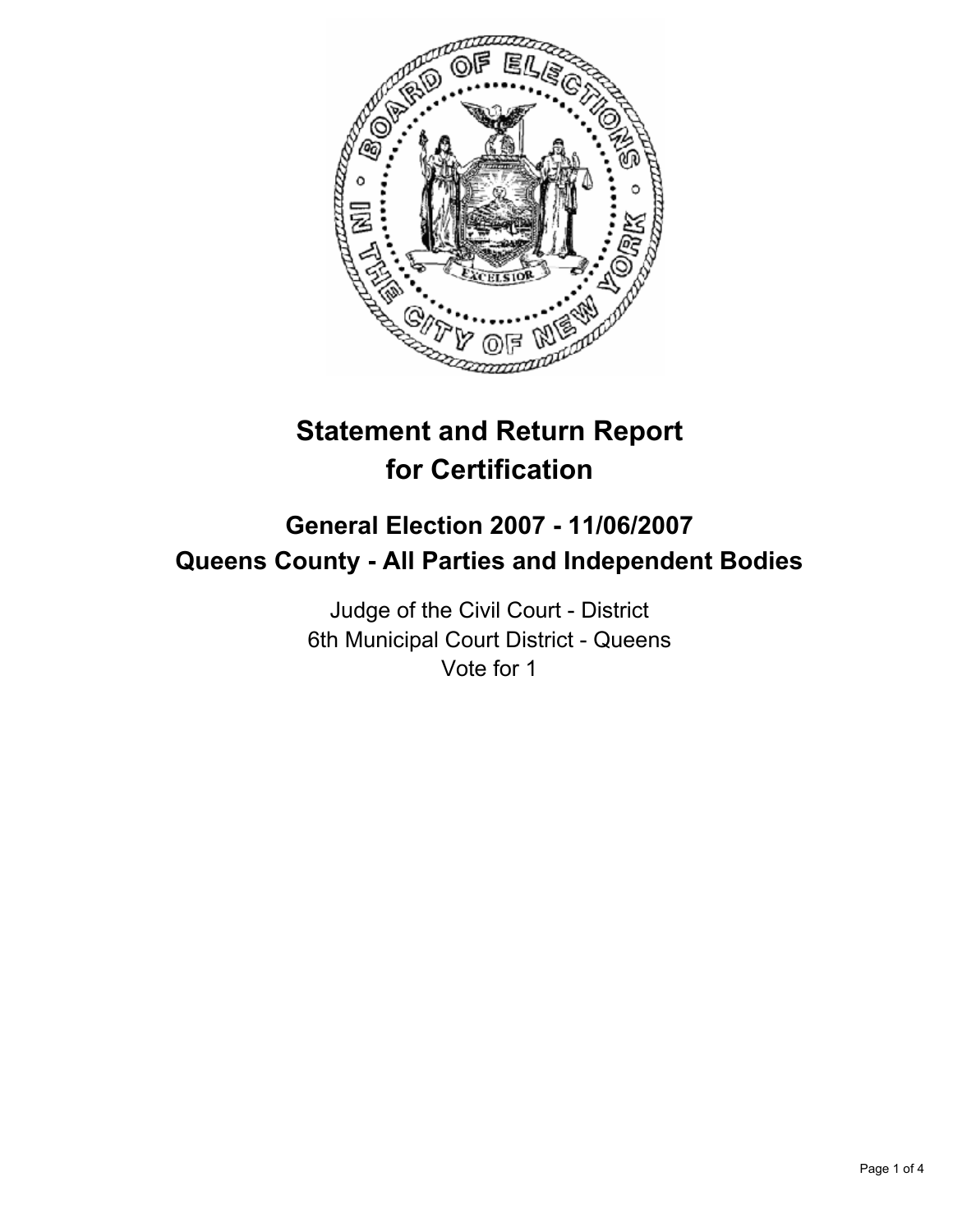

#### **Assembly District 22**

| PUBLIC COUNTER                   | 2,509 |
|----------------------------------|-------|
| <b>EMERGENCY</b>                 | 0     |
| ABSENTEE/MILITARY                | 147   |
| AFFIDAVIT                        | 24    |
| <b>Total Ballots</b>             | 2,680 |
| WILLIAM A VISCOVICH (DEMOCRATIC) | 1,693 |
| <b>Total Votes</b>               | 1,693 |
| Unrecorded                       | 987   |

#### **Assembly District 24**

| <b>PUBLIC COUNTER</b>            | 2,633 |  |
|----------------------------------|-------|--|
| <b>EMERGENCY</b>                 | 0     |  |
| ABSENTEE/MILITARY                | 156   |  |
| AFFIDAVIT                        | 14    |  |
| <b>Total Ballots</b>             | 2,803 |  |
| WILLIAM A VISCOVICH (DEMOCRATIC) | 1,936 |  |
| <b>Total Votes</b>               | 1,936 |  |
| Unrecorded                       | 867   |  |

### **Assembly District 25**

| PUBLIC COUNTER                   | 1,643 |
|----------------------------------|-------|
| <b>EMERGENCY</b>                 | 0     |
| ABSENTEE/MILITARY                | 81    |
| AFFIDAVIT                        |       |
| <b>Total Ballots</b>             | 1,731 |
| WILLIAM A VISCOVICH (DEMOCRATIC) | 1,078 |
| <b>Total Votes</b>               | 1,078 |
| Unrecorded                       | 653   |

## **Assembly District 26**

| <b>PUBLIC COUNTER</b>            | 4,638 |
|----------------------------------|-------|
| <b>EMERGENCY</b>                 | 0     |
| ABSENTEE/MILITARY                | 384   |
| AFFIDAVIT                        | 23    |
| <b>Total Ballots</b>             | 5,045 |
| WILLIAM A VISCOVICH (DEMOCRATIC) | 3,266 |
| DENNIS SAFFRIN (WRITE-IN)        |       |
| <b>Total Votes</b>               | 3,267 |
| Unrecorded                       | 1,778 |
|                                  |       |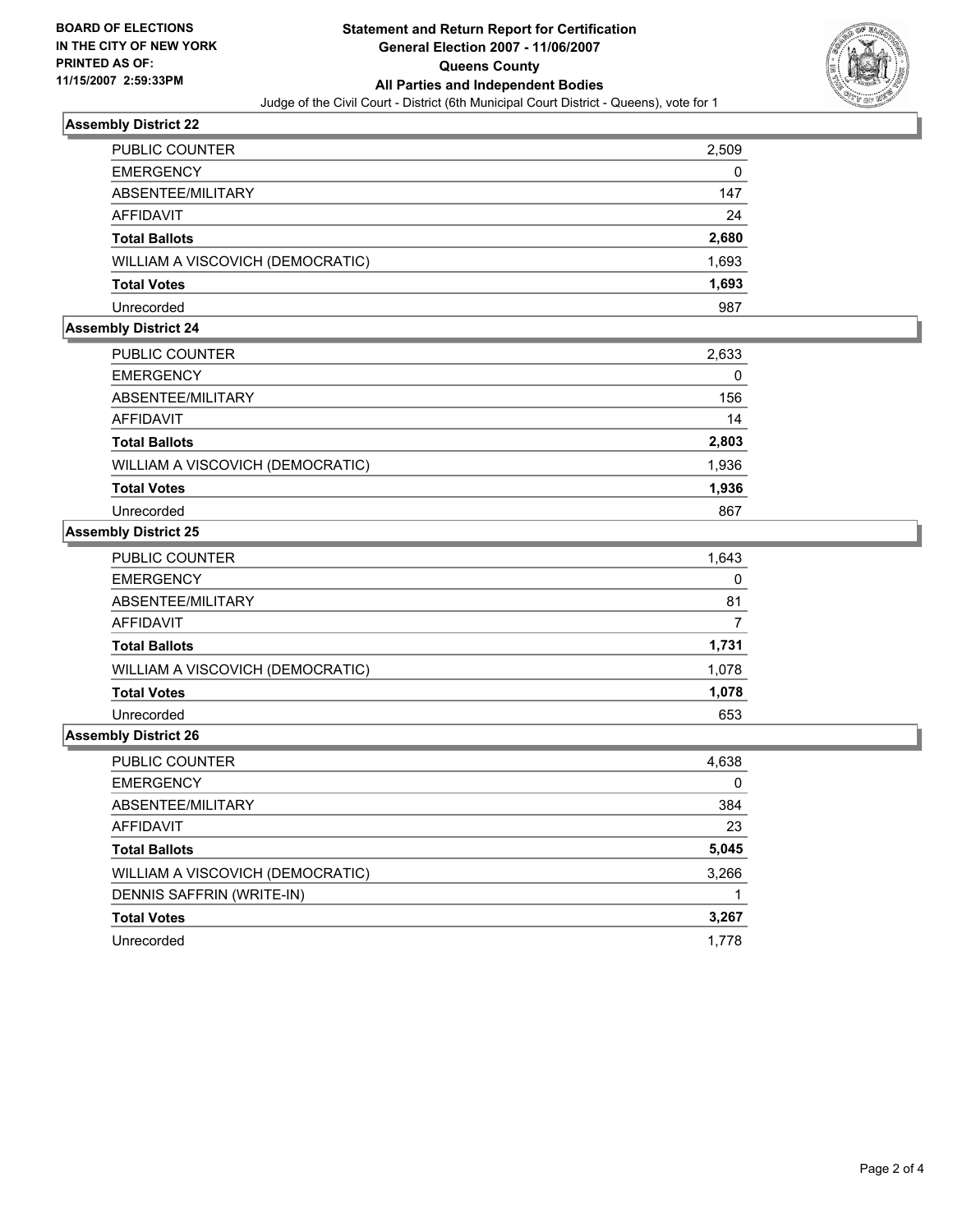

# **Assembly District 27**

| 1,811 |
|-------|
| 0     |
| 149   |
| 17    |
| 1,977 |
| 1,305 |
|       |
| 1,306 |
| 671   |
|       |

### **Assembly District 35**

| PUBLIC COUNTER                   | 28  |
|----------------------------------|-----|
| <b>EMERGENCY</b>                 | 0   |
| ABSENTEE/MILITARY                | 74  |
| AFFIDAVIT                        | 0   |
| <b>Total Ballots</b>             | 102 |
| WILLIAM A VISCOVICH (DEMOCRATIC) | 76  |
|                                  |     |
| <b>Total Votes</b>               | 76  |